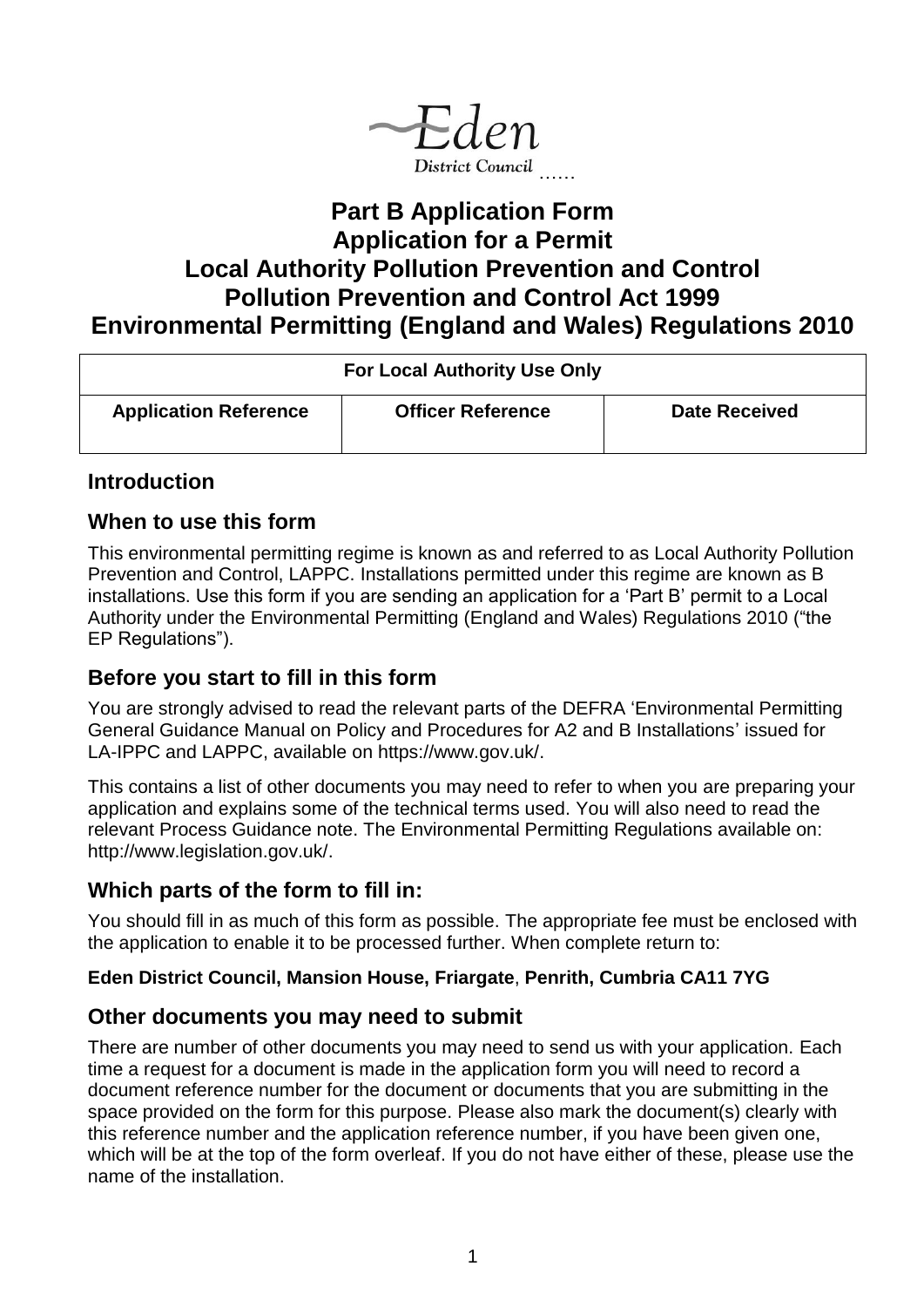# **Using continuation sheets**

In the case of the questions on the application form itself, please use a continuation sheet if you need extra space; but please indicate clearly on the form that you have done so by stating a document reference number for that continuation sheet. Please also mark the continuation sheet itself clearly with the information referred to above.

**Copies** – not relevant for e-applications

Please send the original and 3 copies of the form and all other supporting material, to assist the Authority in conducting any necessary consultation process.

# **If you need help and advice**

We have made the application form as straightforward as possible, but please get in touch with us at the Local Authority address given above if you need any advice on how to set out the information we need.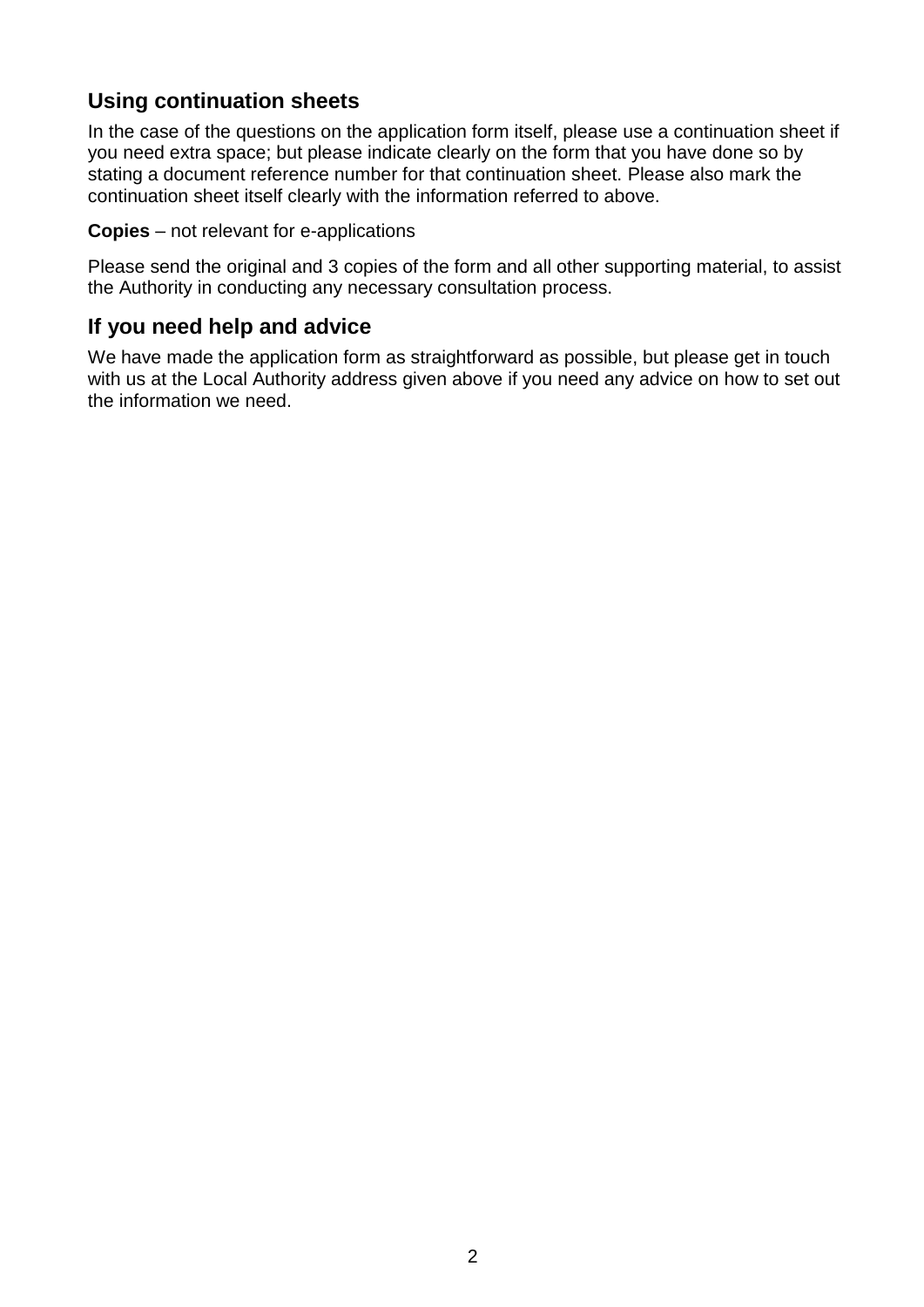| LAPPC Application Form to be completed by the operator |                           |                |
|--------------------------------------------------------|---------------------------|----------------|
| For Local Authority Use                                |                           |                |
| <b>Application Reference:</b>                          | <b>Officer Reference:</b> | Date Received: |

*\_\_\_\_\_\_\_\_\_\_\_\_\_\_\_\_\_\_\_\_\_\_\_\_\_\_\_\_\_\_\_\_\_\_\_\_\_\_\_\_\_\_\_\_\_\_\_\_\_\_\_\_\_\_\_\_\_\_\_\_\_\_\_\_\_\_\_\_\_\_\_\_\_*

*\_\_\_\_\_\_\_\_\_\_\_\_\_\_\_\_\_\_\_\_\_\_\_\_\_\_\_\_\_\_\_\_\_\_\_\_\_\_\_\_\_\_\_\_\_\_\_\_\_\_\_\_\_\_\_\_\_\_\_\_\_\_\_\_\_\_\_\_\_\_\_\_\_*

*\_\_\_\_\_\_\_\_\_\_\_\_\_\_\_\_\_\_\_\_\_\_\_\_\_\_\_\_\_\_\_\_\_\_\_\_\_\_\_\_\_\_\_\_\_\_\_\_\_\_\_\_\_\_\_\_\_\_\_\_\_\_\_\_\_\_\_\_\_\_\_\_\_*

#### **A1.1 Name of the installation**

## **A1.2 Please give the address of the site of the installation**

**Postcode** *\_\_\_\_\_\_\_\_\_\_\_\_\_\_\_\_\_\_\_\_\_\_\_\_\_\_\_\_\_\_\_\_\_\_\_* **Telephone** *\_\_\_\_\_\_\_\_\_\_\_\_\_\_\_\_\_\_\_\_*

The Ordnance Survey national grid reference 8 characters, for example, SJ 123 456 (can be obtained from typing postcode into the one of the on-line mapping sites)



## **A1.3 Existing permits:**

Please give details of any existing LAPPC or LA-IPC permit for the installation or any waste management licences or water discharge consents, including reference number(s) and type(s):

*\_\_\_\_\_\_\_\_\_\_\_\_\_\_\_\_\_\_\_\_\_\_\_\_\_\_\_\_\_\_\_\_\_\_\_\_\_\_\_\_\_\_\_\_\_\_\_\_\_\_\_\_\_\_\_\_\_\_\_\_\_\_\_\_\_\_\_\_\_\_\_\_\_*

*\_\_\_\_\_\_\_\_\_\_\_\_\_\_\_\_\_\_\_\_\_\_\_\_\_\_\_\_\_\_\_\_\_\_\_\_\_\_\_\_\_\_\_\_\_\_\_\_\_\_\_\_\_\_\_\_\_\_\_\_\_\_\_\_\_\_\_\_\_\_\_\_\_*

*\_\_\_\_\_\_\_\_\_\_\_\_\_\_\_\_\_\_\_\_\_\_\_\_\_\_\_\_\_\_\_\_\_\_\_\_\_\_\_\_\_\_\_\_\_\_\_\_\_\_\_\_\_\_\_\_\_\_\_\_\_\_\_\_\_\_\_\_\_\_\_\_\_*

Please provide the information requested below about the "Operator", which means the person who it is proposed will have control over the installation in accordance with the permit (if granted)

*\_\_\_\_\_\_\_\_\_\_\_\_\_\_\_\_\_\_\_\_\_\_\_\_\_\_\_\_\_\_\_\_\_\_\_\_\_\_\_\_\_\_\_\_\_\_\_\_\_\_\_\_\_\_\_\_\_\_\_\_\_\_\_\_\_\_\_\_\_\_\_\_\_*

*\_\_\_\_\_\_\_\_\_\_\_\_\_\_\_\_\_\_\_\_\_\_\_\_\_\_\_\_\_\_\_\_\_\_\_\_\_\_\_\_\_\_\_\_\_\_\_\_\_\_\_\_\_\_\_\_\_\_\_\_\_\_\_\_\_\_\_\_\_\_\_\_\_*

*\_\_\_\_\_\_\_\_\_\_\_\_\_\_\_\_\_\_\_\_\_\_\_\_\_\_\_\_\_\_\_\_\_\_\_\_\_\_\_\_\_\_\_\_\_\_\_\_\_\_\_\_\_\_\_\_\_\_\_\_\_\_\_\_\_\_\_\_\_\_\_\_\_*

*\_\_\_\_\_\_\_\_\_\_\_\_\_\_\_\_\_\_\_\_\_\_\_\_\_\_\_\_\_\_\_\_\_\_\_\_\_\_\_\_\_\_\_\_\_\_\_\_\_\_\_\_\_\_\_\_\_\_\_\_\_\_\_\_\_\_\_\_\_\_\_\_\_*

#### **A2.1 The Operator – Please provide the full name of company or corporate body**

Trading/business name (if different)

Registered Office address

Postcode **Lateralists**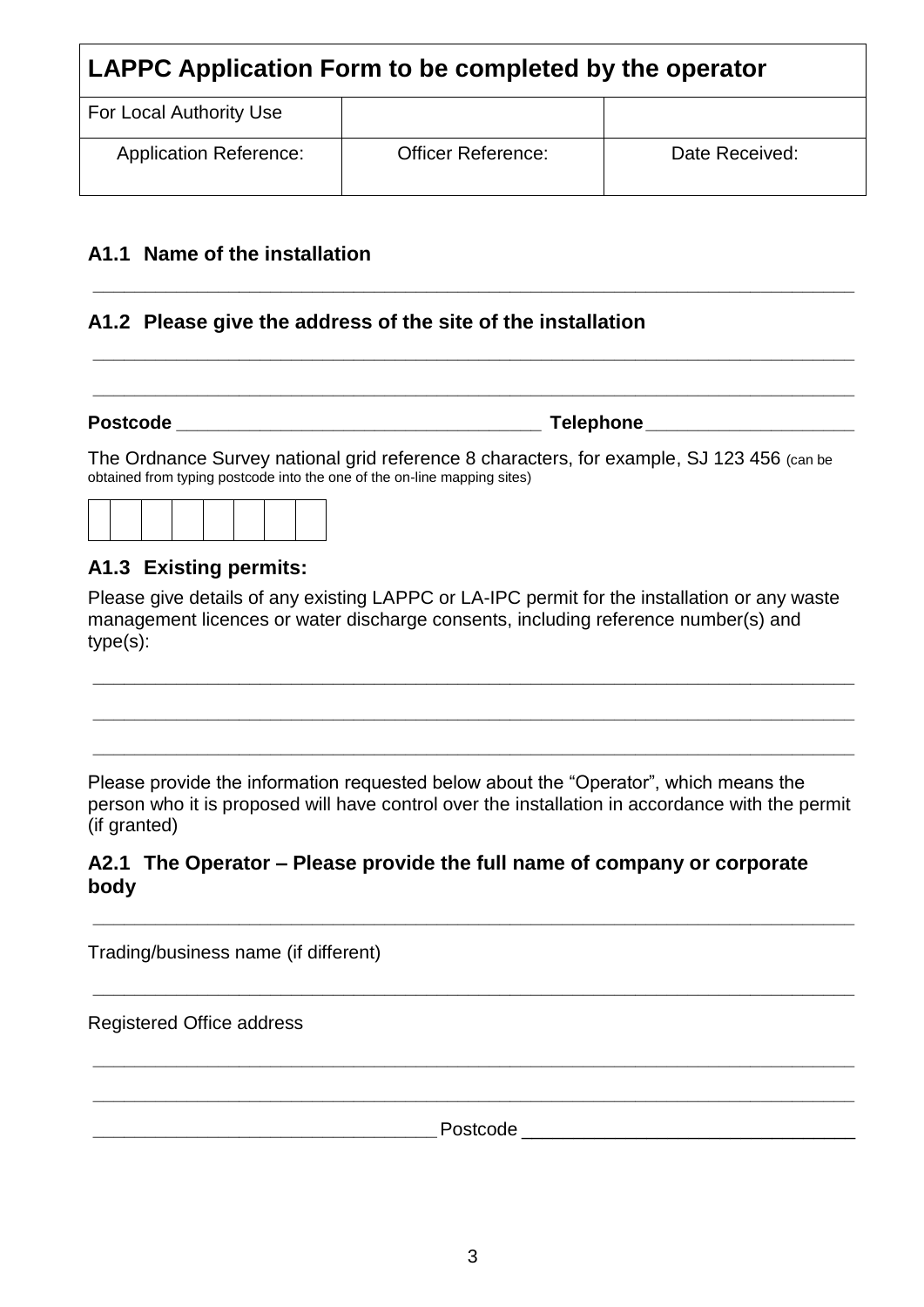| <b>LAPPC Application Form to be completed by the operator</b> |                           |                |
|---------------------------------------------------------------|---------------------------|----------------|
| For Local Authority Use                                       |                           |                |
| <b>Application Reference:</b>                                 | <b>Officer Reference:</b> | Date Received: |

Principal Office Address (if different)

*\_\_\_\_\_\_\_\_\_\_\_\_\_\_\_\_\_\_\_\_\_\_\_\_\_\_\_\_\_\_\_\_\_*Postcode \_\_\_\_\_\_\_\_\_\_\_\_\_\_\_\_\_\_\_\_\_\_\_\_\_\_\_\_\_\_\_\_

*\_\_\_\_\_\_\_\_\_\_\_\_\_\_\_\_\_\_\_\_\_\_\_\_\_\_\_\_\_\_\_\_\_\_\_\_\_\_\_\_\_\_\_\_\_\_\_\_\_\_\_\_\_\_\_\_\_\_\_\_\_\_\_\_\_\_\_\_\_\_\_\_\_*

*\_\_\_\_\_\_\_\_\_\_\_\_\_\_\_\_\_\_\_\_\_\_\_\_\_\_\_\_\_\_\_\_\_\_\_\_\_\_\_\_\_\_\_\_\_\_\_\_\_\_\_\_\_\_\_\_\_\_\_\_\_\_\_\_\_\_\_\_\_\_\_\_\_*

*\_\_\_\_\_\_\_\_\_\_\_\_\_\_\_\_\_\_\_\_\_\_\_\_\_\_\_\_\_\_\_\_\_\_\_\_\_\_\_\_\_\_\_\_\_\_\_\_\_\_\_\_\_\_\_\_\_\_\_\_\_\_\_\_\_\_\_\_\_\_\_\_\_*

*Company Registration Number*

## **A2.2 Holding Companies**

Is the operator a subsidiary of a holding company within the meaning of Section 1159 of the Companies Act 2006?

No  $\Box$  $Yes \Box$  name of ultimate holding company *\_\_\_\_\_\_\_\_\_\_\_\_\_\_\_\_\_\_\_\_\_\_\_\_\_\_\_\_\_\_\_\_\_\_\_\_\_\_\_\_\_\_\_\_\_\_\_\_\_\_\_\_\_\_\_\_\_\_\_\_\_\_\_\_\_\_\_\_\_\_\_\_\_* Registered Office Address *\_\_\_\_\_\_\_\_\_\_\_\_\_\_\_\_\_\_\_\_\_\_\_\_\_\_\_\_\_\_\_\_\_\_\_\_\_\_\_\_\_\_\_\_\_\_\_\_\_\_\_\_\_\_\_\_\_\_\_\_\_\_\_\_\_\_\_\_\_\_\_\_\_ \_\_\_\_\_\_\_\_\_\_\_\_\_\_\_\_\_\_\_\_\_\_\_\_\_\_\_\_\_\_\_\_\_\_\_\_\_\_\_\_\_\_\_\_\_\_\_\_\_\_\_\_\_\_\_\_\_\_\_\_\_\_\_\_\_\_\_\_\_\_\_\_\_ \_\_\_\_\_\_\_\_\_\_\_\_\_\_\_\_\_\_\_\_\_\_\_\_\_\_\_\_\_\_\_\_\_\_\_\_\_\_\_\_\_\_\_\_\_\_\_\_\_\_\_\_\_\_\_\_\_\_\_\_\_\_\_\_\_\_\_\_\_\_\_\_\_ \_\_\_\_\_\_\_\_\_\_\_\_\_\_\_\_\_\_\_\_\_\_\_\_\_\_\_\_\_\_\_\_\_*Postcode \_\_\_\_\_\_\_\_\_\_\_\_\_\_\_\_\_\_\_\_\_\_\_\_\_\_\_\_\_\_\_\_ Principal Office Address (if different) *\_\_\_\_\_\_\_\_\_\_\_\_\_\_\_\_\_\_\_\_\_\_\_\_\_\_\_\_\_\_\_\_\_\_\_\_\_\_\_\_\_\_\_\_\_\_\_\_\_\_\_\_\_\_\_\_\_\_\_\_\_\_\_\_\_\_\_\_\_\_\_\_\_ \_\_\_\_\_\_\_\_\_\_\_\_\_\_\_\_\_\_\_\_\_\_\_\_\_\_\_\_\_\_\_\_\_\_\_\_\_\_\_\_\_\_\_\_\_\_\_\_\_\_\_\_\_\_\_\_\_\_\_\_\_\_\_\_\_\_\_\_\_\_\_\_\_ \_\_\_\_\_\_\_\_\_\_\_\_\_\_\_\_\_\_\_\_\_\_\_\_\_\_\_\_\_\_\_\_\_\_\_\_\_\_\_\_\_\_\_\_\_\_\_\_\_\_\_\_\_\_\_\_\_\_\_\_\_\_\_\_\_\_\_\_\_\_\_\_\_ \_\_\_\_\_\_\_\_\_\_\_\_\_\_\_\_\_\_\_\_\_\_\_\_\_\_\_\_\_\_\_\_\_*Postcode \_\_\_\_\_\_\_\_\_\_\_\_\_\_\_\_\_\_\_\_\_\_\_\_\_\_\_\_\_\_\_\_ Company Registration Number\_\_\_\_\_\_\_\_\_\_\_\_\_\_\_\_\_\_\_\_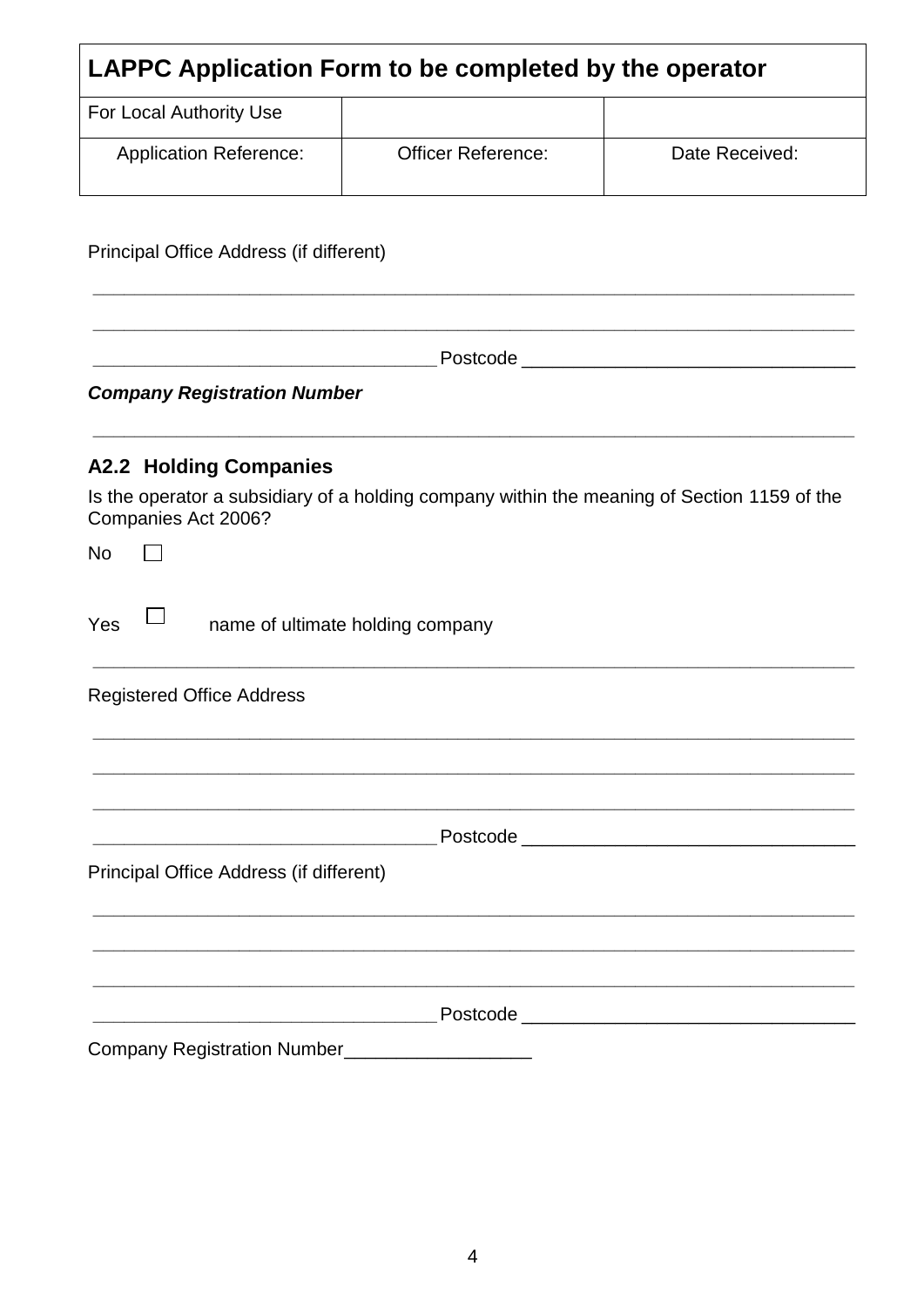| LAPPC Application Form to be completed by the operator |                           |                |
|--------------------------------------------------------|---------------------------|----------------|
| For Local Authority Use                                |                           |                |
| <b>Application Reference:</b>                          | <b>Officer Reference:</b> | Date Received: |

## **A3.1 Who can we contact about your application?**

It will help to have someone who we can contact directly with any questions about your application. The person you name should have the authority to act on behalf of the operator. This could be an agent or consultant.

| <u> 1989 - Johann John Stein, fransk politik (</u> |  |
|----------------------------------------------------|--|
|                                                    |  |
|                                                    |  |
|                                                    |  |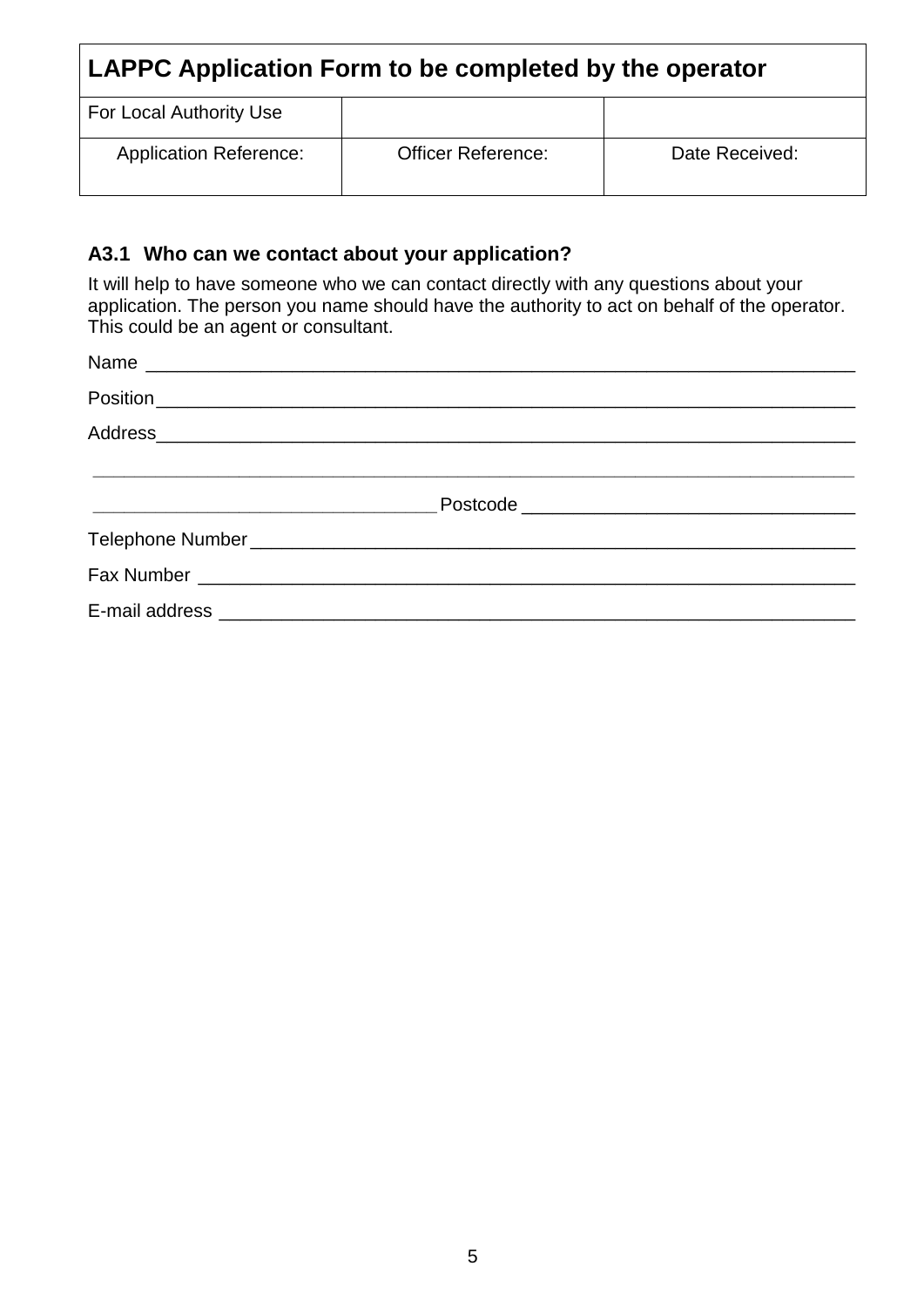| LAPPC Application Form to be completed by the operator |                           |                |
|--------------------------------------------------------|---------------------------|----------------|
| For Local Authority Use                                |                           |                |
| <b>Application Reference:</b>                          | <b>Officer Reference:</b> | Date Received: |

### **B1 About the Installation**

Please fill in the table below with details of all the current activities in operation at the whole installation.

In **Column 1, Box A,** please identify all activities listed in Schedule 1 to the EP Regulations that are, or are proposed, to be carried out in the stationary technical unit of the installation.

In **Column 1, Box B,** please identify any directly associated activities that are, or are proposed, to be carried out on the same site which:

- have a technical connection with the activities in the stationary technical unit
- could have an effect on pollution

In **Column 2 for Boxes A and B,** please quote the Chapter number, Section number, then paragraph and sub-paragraph number as shown in Part 2 of Schedule 1 to the EP Regulations. For example, Manufacturing glass where the use of lead or any lead compound is involved, would be listed as Chapter 3, Section 3.3, Part B(b).

#### **B1.1 Installation table for new permit application**

| Column 1                                   | Column <sub>2</sub>      |
|--------------------------------------------|--------------------------|
| Box A                                      | Section in Schedule 1 EP |
| Activities in the Statutory Technical Unit | <b>Regulations</b>       |
|                                            |                          |
|                                            |                          |
|                                            |                          |
| <b>Box B</b>                               | Schedule 1 or Schedule 3 |
| Directly - associated activities           | references (if any)      |
|                                            |                          |
|                                            |                          |
|                                            |                          |
|                                            |                          |
|                                            |                          |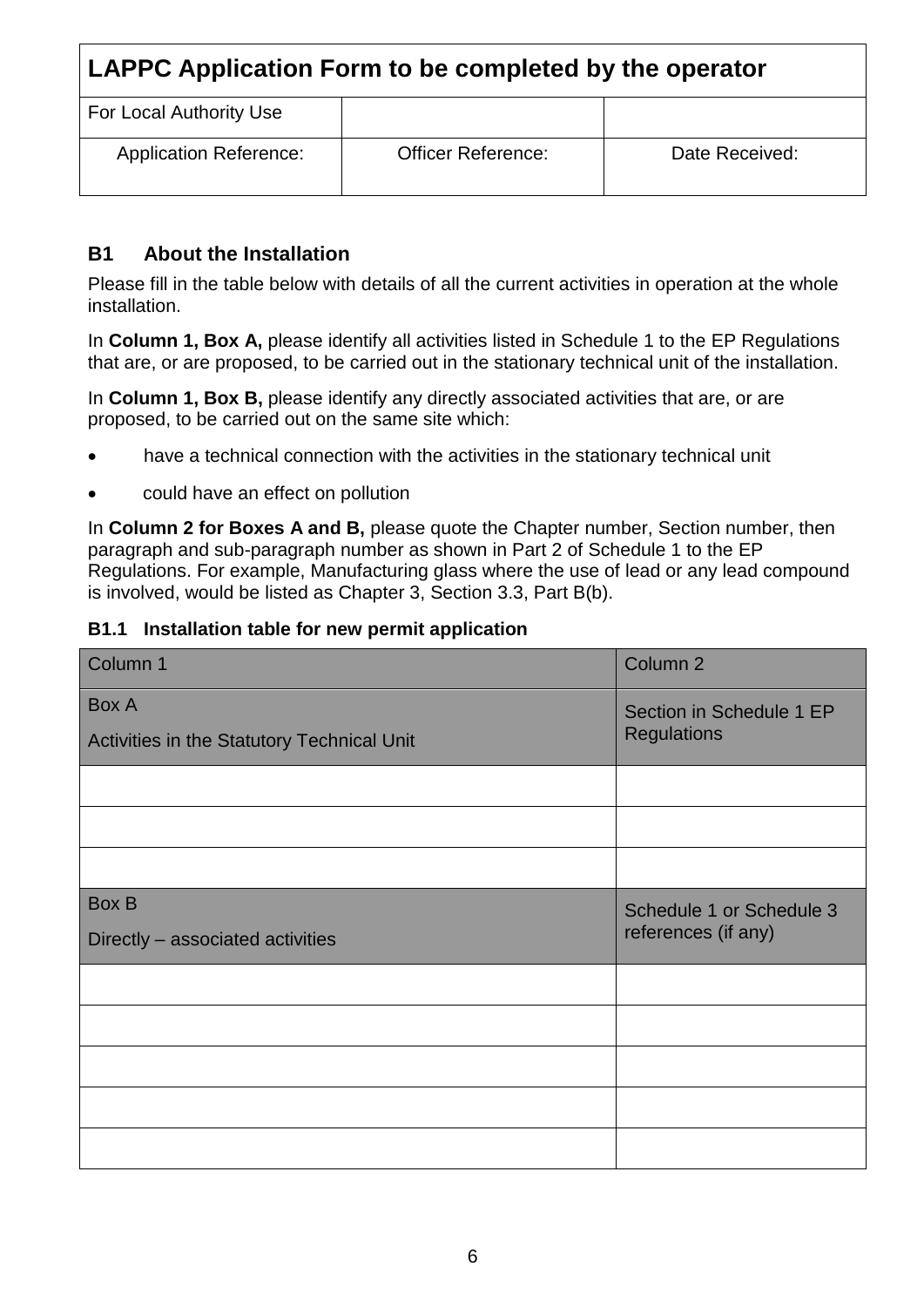| For Local Authority Use       |                           |                |
|-------------------------------|---------------------------|----------------|
| <b>Application Reference:</b> | <b>Officer Reference:</b> | Date Received: |

#### **B1.2 Why is the application being made?**

- $\Box$ The installation is new
- The installation is existing, but changes to the installation or the EP Regulations  $\Box$ means that an LAPPC Part B Permit is now required*.*

#### **B.1.3 Site Maps**

Please provide:

 A suitable map showing the location of the installation clearly defining extent of the installations in red

Doc Reference

 A suitable plan showing the layout of activities on the site, including bulk storage of materials, waste storage areas and any external emission points to atmosphere

Doc Reference

#### **B2 Installation**

Please provide written information about the aspects of your installation listed below. We need this information to determine whether you will operate the installation in a way in which all the environmental requirements of the EP Regulations are met.

**B2.1 Describe the proposed installation and activities and identify the foreseeable emissions to air from each stage of the process (this will include any foreseeable emissions during start up, shut down and any breakdown/abnormal operation)**

The use of process flow diagrams may aid to simplify the operations

Doc Reference **Lating Server** 

**B2.2 Once all foreseeable emissions have been identified in the proposed installation activities, each emission should be characterised (including odour) and quantified.**

**Atmospheric emissions** should be categorised under the following

- (i) point source (eg chimney/vent, identified by a number and detailed on a plan)
- (ii) fugitive source (eg from stockpiles/storage areas)

If any monitoring has been undertaken please provide the details of emission concentrations and quantify in terms of mass emissions. If no monitoring has been undertaken please state this.

(Emission concentration  $=$  e.g. milligrams per cubic metre of air; mass emission  $=$  e.g. grams per hour, tonnes per year)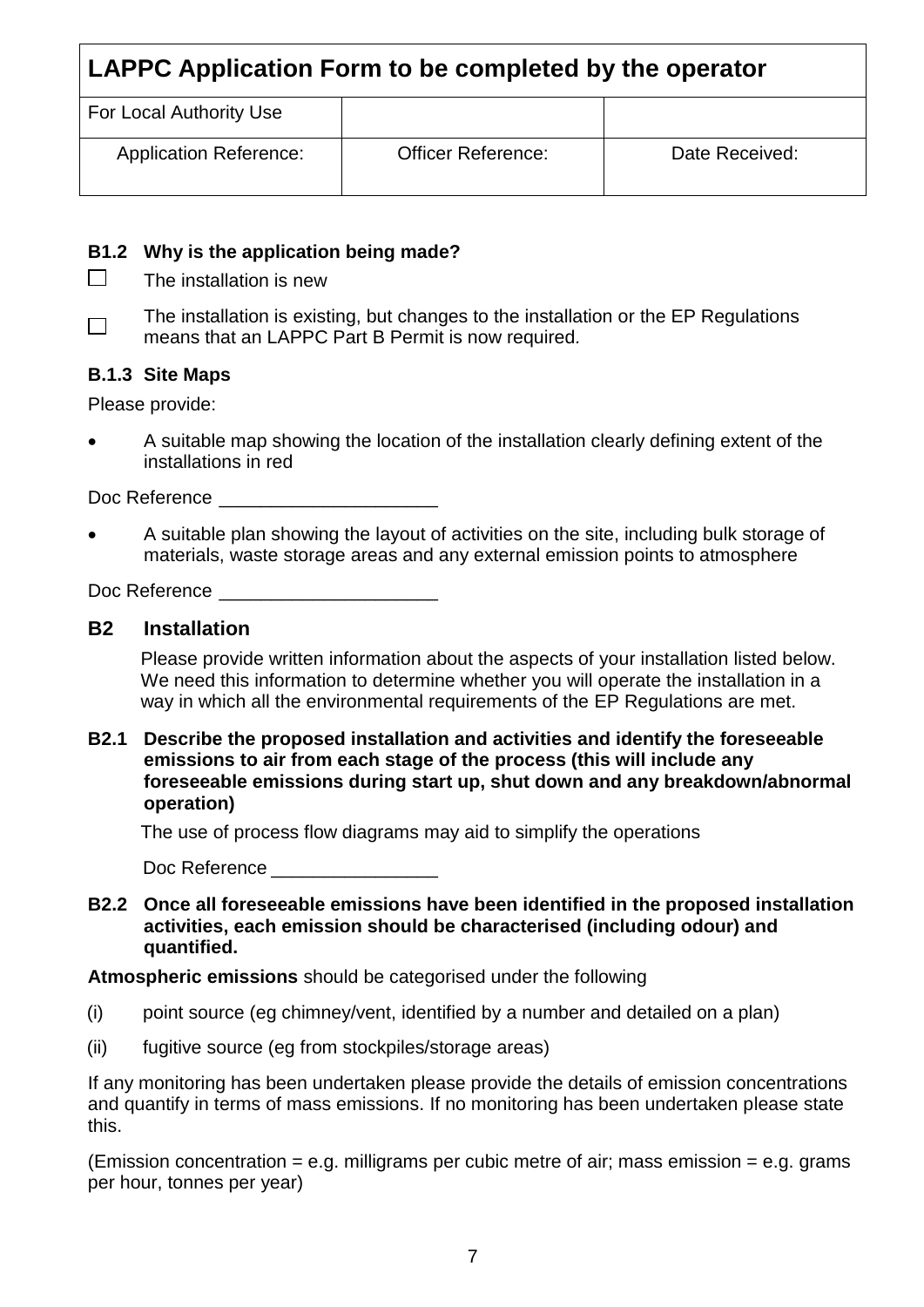| LAPPC Application Form to be completed by the operator |                           |                |
|--------------------------------------------------------|---------------------------|----------------|
| For Local Authority Use                                |                           |                |
| <b>Application Reference:</b>                          | <b>Officer Reference:</b> | Date Received: |

**B2.3 For each emission identified from the installations' activities describe the current and proposed technology and other techniques for preventing or, where that is not practicable reducing the emissions into the air. If no techniques are currently used and the emission goes directly to the environment, without abatement or treatment this should be stated.**

Doc Reference

**B2.4 Describe the proposed systems to be used in the event of unintentional releases and their consequences. This must identify, assess and minimise the environmental risks and hazards, provide a risk based assessment of any likely unintentional releases, including the use of historical evidence. If no assessments have been carried out please state.**

Doc Reference

**B2.5 Describe the proposed measures for monitoring all identified emissions including any environmental monitoring and the frequency, measurement methodology and evaluation procedure proposed (eg particulate matter emissions, odour etc). Include the details of any monitoring which has been carried out which has not been requested in any other part of this application. If no monitoring is proposed for an emission please state the reason.**

Doc Reference

**B2.6 Provide detailed procedures and policies of your proposed environmental management techniques, in relation to the installation activities described.**

Doc Reference

- **B3 Impact on the Environment**
- **B3.1 Provide an assessment of the potential significant local environmental effects of the foreseeable emissions (for example, is there a history of complaints, is the installation in an air quality management area?)**

Doc Reference

- **B3.2 Are there any sites of special scientific interest (SSSIs) or European protected Sites which are within either:**
	- 2 kilometres for an installation which includes Part B combustion, incineration (but not crematoria), iron and steel, and non-ferrous metal activities, or
	- 1 kilometre for Part B mineral activities and cement and lime activities, or
	- ½ a kilometre for all other Part B activities

 $\mathbb{R}^n$ No

Yes  $\Box$  please give names of the sites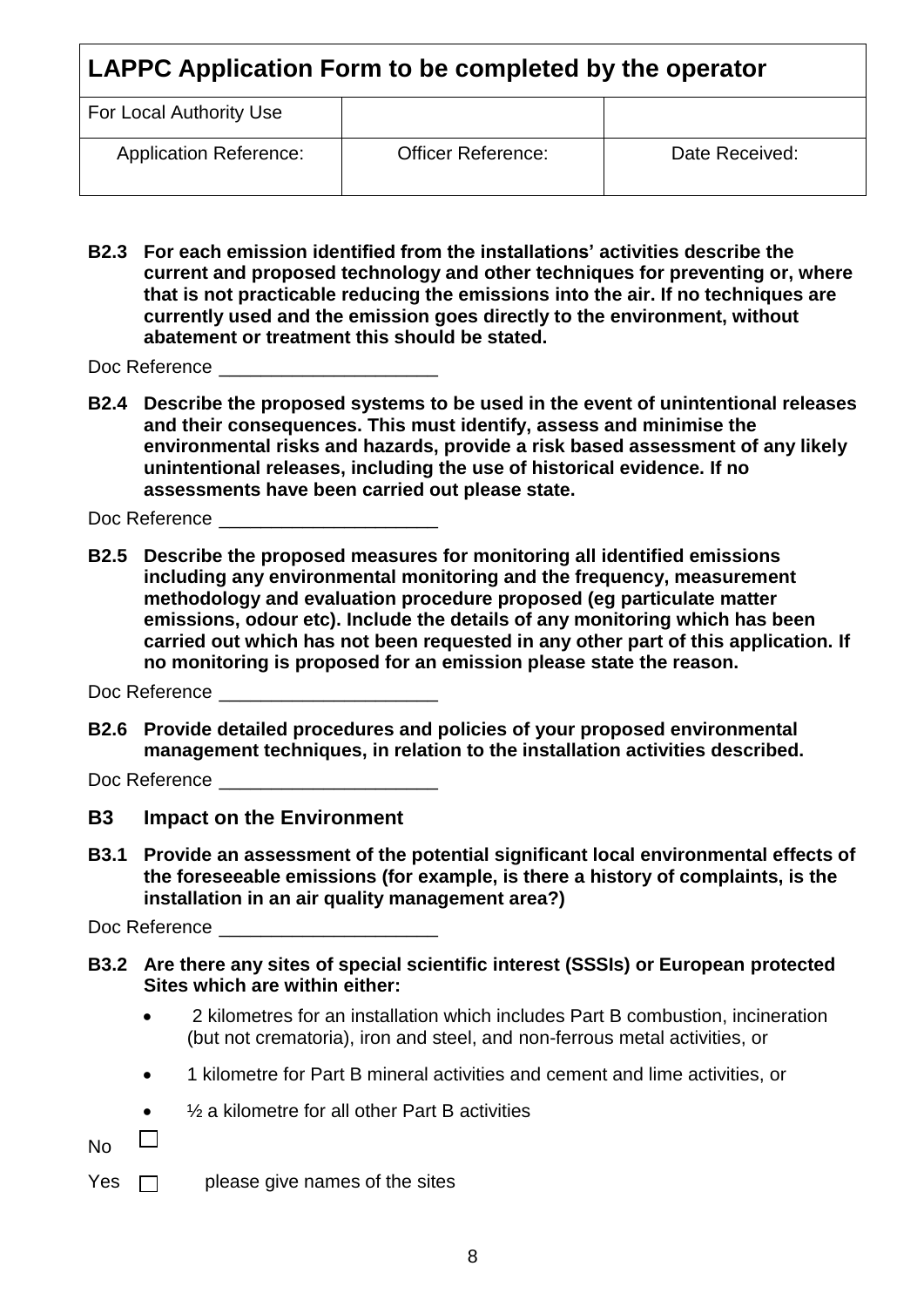| LAPPC Application Form to be completed by the operator |                           |                |
|--------------------------------------------------------|---------------------------|----------------|
| For Local Authority Use                                |                           |                |
| <b>Application Reference:</b>                          | <b>Officer Reference:</b> | Date Received: |

**B3.3 Provide an assessment of whether the installation is likely to have a significant effect on such sites and, if it is, provide an assessment of the implications of the installation for that site, for the purposes of the Conservation (Natural Habitats etc) Regulations 1994**

*\_\_\_\_\_\_\_\_\_\_\_\_\_\_\_\_\_\_\_\_\_\_\_\_\_\_\_\_\_\_\_\_\_\_\_\_\_\_\_\_\_\_\_\_\_\_\_\_\_\_\_\_\_\_\_\_\_\_\_\_\_\_\_\_\_\_\_\_\_\_\_\_\_*

| Doc Reference |  |
|---------------|--|
|---------------|--|

#### **B4 Environmental Statements**

**B4.1 Has an environmental impact assessment been carried out under the Town and Country Planning (Environmental Impact Assessment) (England and Wales) Regulations 1999, or for any other reason with respect to the installation?**  $\Box$ No

Yes  $\Box$  Please supply a copy of the environmental impact assessment and details of any decision made

| Doc Reference |  |
|---------------|--|
|---------------|--|

#### **B5 Additional Information**

Please supply any additional information which you would like us to take account of in considering this application.

Doc Reference \_\_\_\_\_\_\_\_\_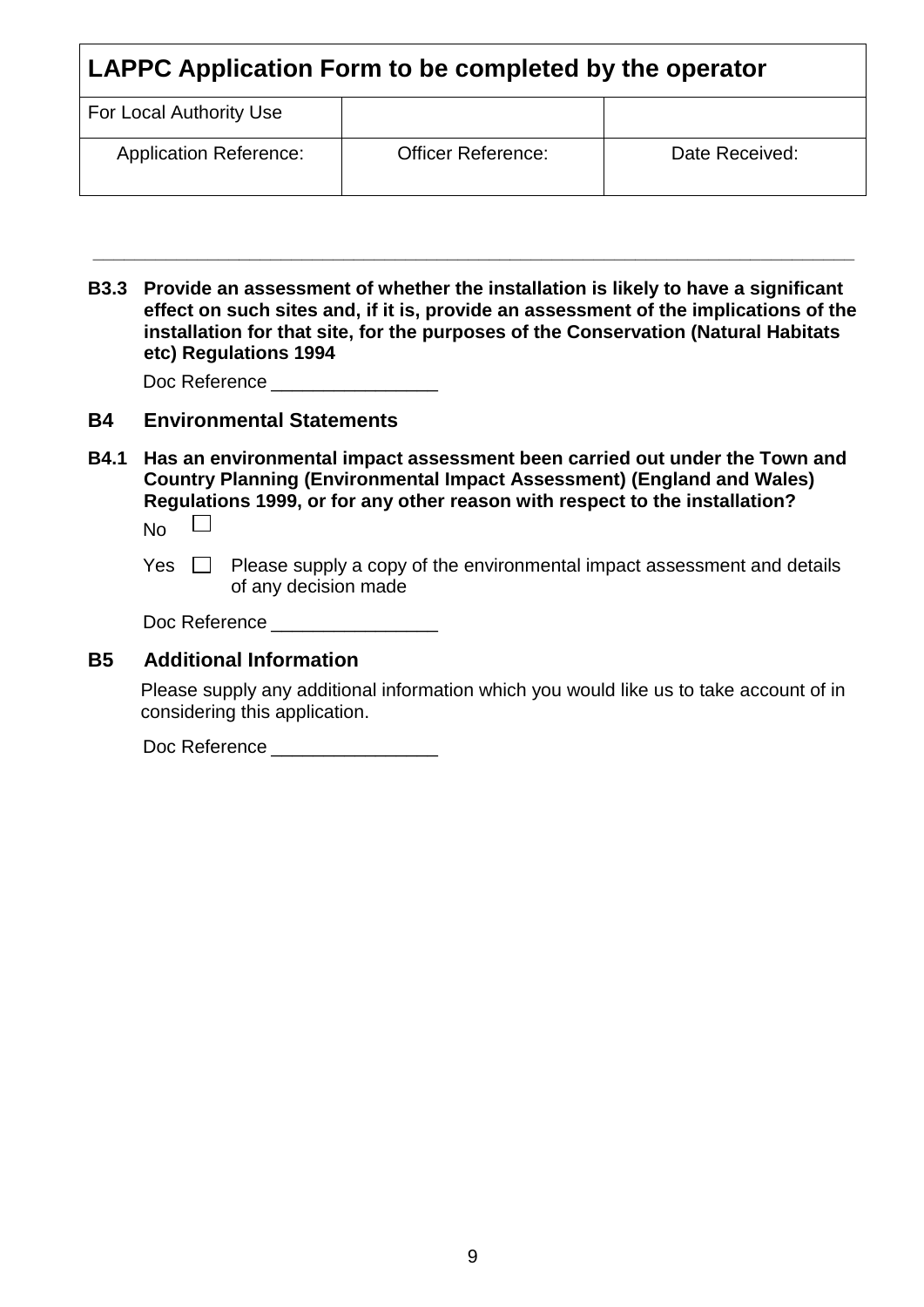| For Local Authority Use       |                           |                |
|-------------------------------|---------------------------|----------------|
| <b>Application Reference:</b> | <b>Officer Reference:</b> | Date Received: |

#### **C Fees and Charges**

Your application cannot be processed unless the application fee is correct and enclosed.

### **C1.1 Please state the amount enclosed as an application fee for this installation**

*£* **Cheques should be made payable to Eden District Council**

We will confirm receipt of this fee when we write to you acknowledging your application.

#### **C1.2 Please give any company purchase order number or other reference you wish to be used in relation to this fee**

*\_\_\_\_\_\_\_\_\_\_\_\_\_\_\_\_\_\_\_\_\_\_\_\_\_\_\_\_\_\_\_\_\_\_\_\_\_\_\_\_\_\_\_\_\_\_\_\_\_\_\_\_\_\_\_\_\_\_\_\_\_\_\_\_\_\_\_\_\_\_\_\_\_*

### **C2 Annual Subsistence Charges**

If we grant you a permit, you will be required to pay an annual subsistence charge, failure to do so will result in revocation of your permit and you will not be able to operate your installation.

#### **C2.1 Please provide details of the address you wish invoices to be sent to and details of someone we may contact about fees and charges within your finance section.**

*\_\_\_\_\_\_\_\_\_\_\_\_\_\_\_\_\_\_\_\_\_\_\_\_\_\_\_\_\_\_\_\_\_\_\_\_\_\_\_\_\_\_\_\_\_\_\_\_\_\_\_\_\_\_\_\_\_\_\_\_\_\_\_\_\_\_\_\_\_\_\_\_\_*

*\_\_\_\_\_\_\_\_\_\_\_\_\_\_\_\_\_\_\_\_\_\_\_\_\_\_\_\_\_\_\_\_\_\_\_\_\_\_\_\_\_\_\_\_\_\_\_\_\_\_\_\_\_\_\_\_\_\_\_\_\_\_\_\_\_\_\_\_\_\_\_\_\_*

*\_\_\_\_\_\_\_\_\_\_\_\_\_\_\_\_\_\_\_\_\_\_\_\_\_\_\_\_\_\_\_\_\_\_\_\_\_\_\_\_\_\_\_\_\_\_\_\_\_\_\_\_\_\_\_\_\_\_\_\_\_\_\_\_\_\_\_\_\_\_\_\_\_*

Postcode*\_\_\_\_\_\_\_\_\_\_\_\_\_\_\_\_\_\_\_\_\_\_\_\_\_\_*Telephone *\_\_\_\_\_\_\_\_\_\_\_\_\_\_\_\_\_\_\_\_\_\_\_\_\_\_\_\_\_\_\_*

#### **C3 Commercial Confidentially**

- **C3.1 Is there any information in the application that you wish to justify being kept from the public register on the grounds of commercial confidentiality?**
- No  $\Box$

 $\Box$ Yes

Please provide full justification, considering the definition of commercial confidentiality within the EP regulations.

Doc Reference \_\_\_\_\_\_\_\_\_\_\_\_\_\_\_\_\_\_\_\_\_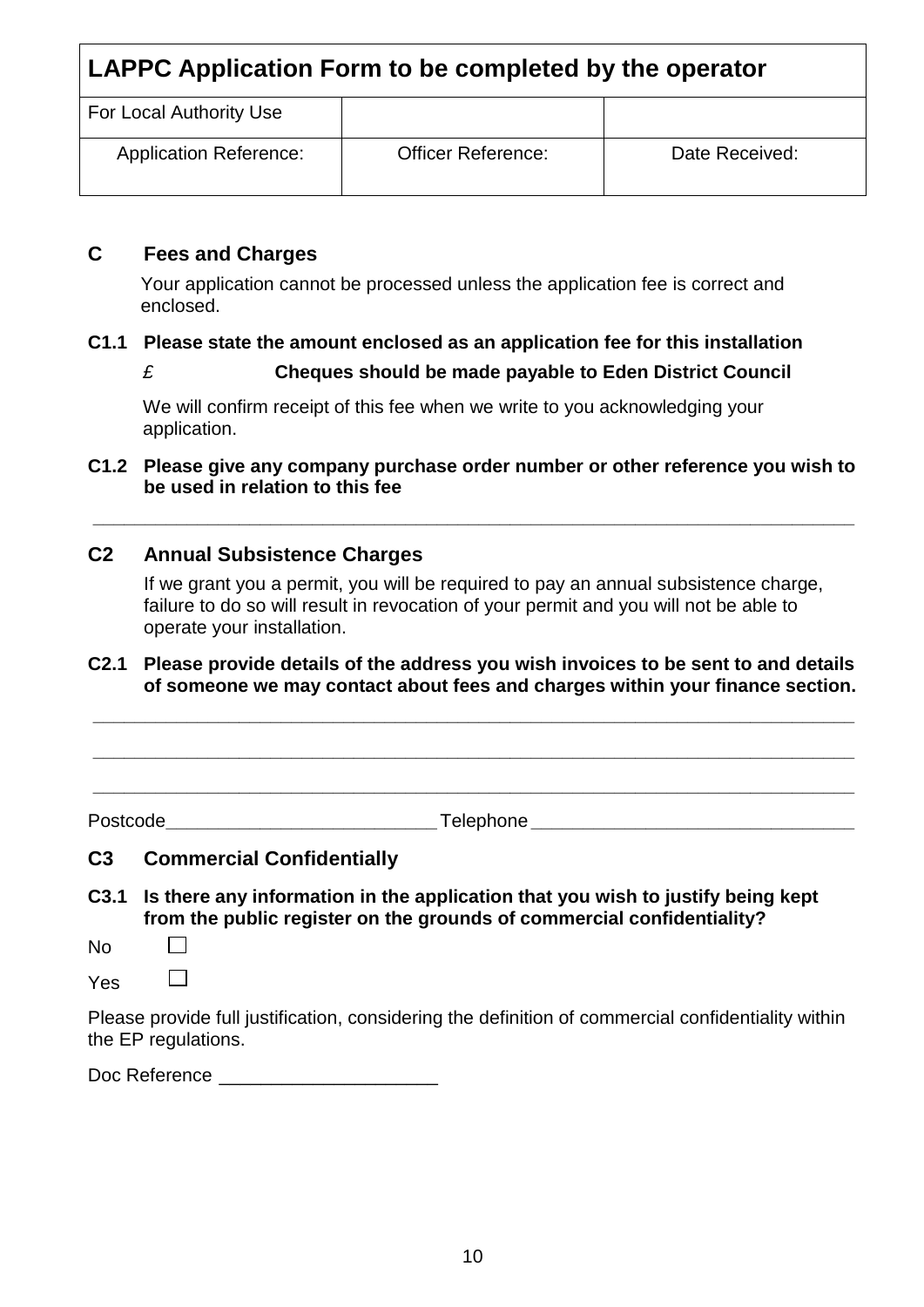| For Local Authority Use       |                           |                |
|-------------------------------|---------------------------|----------------|
| <b>Application Reference:</b> | <b>Officer Reference:</b> | Date Received: |

#### **C3.2 Is there any information in the application that you believe should be kept from the public register on the grounds of national security?**

No

 $\Box$ Yes

Do not write anything about this information on the form. Please provide full details on separate sheets, plus provide a copy of the application form to the Secretary of State for a Direction on the issue of National Security.

## **C4 Data Protection**

The information you give will be used by the Local Authority to process your application. It will be placed on the relevant public register and used to monitor compliance with the permit conditions. We may also use and/or disclose any of the information you give us in order to:

- consult with the public, public bodies and other organisations
- carry out statistical analysis, research and development on environmental issues
- provide public register information to enquirers
- investigate possible breaches of environmental law and take any resulting action
- prevent breaches of environmental law
- assess customer service satisfaction and improve our service

We may pass on the information to agents/representatives who we ask to do any of these things on our behalf.

It is an offence under Regulation 38 of the PPC regulations, for the purpose of obtaining a permit (for yourself or anyone else) to:

- make a false statement which you know to be false or misleading in a material particular
- recklessly make a statement which is false or misleading in a material particular.

If you make a false statement

- we may prosecute you, and
- if you are convicted, you are liable to a fine or imprisonment (or both)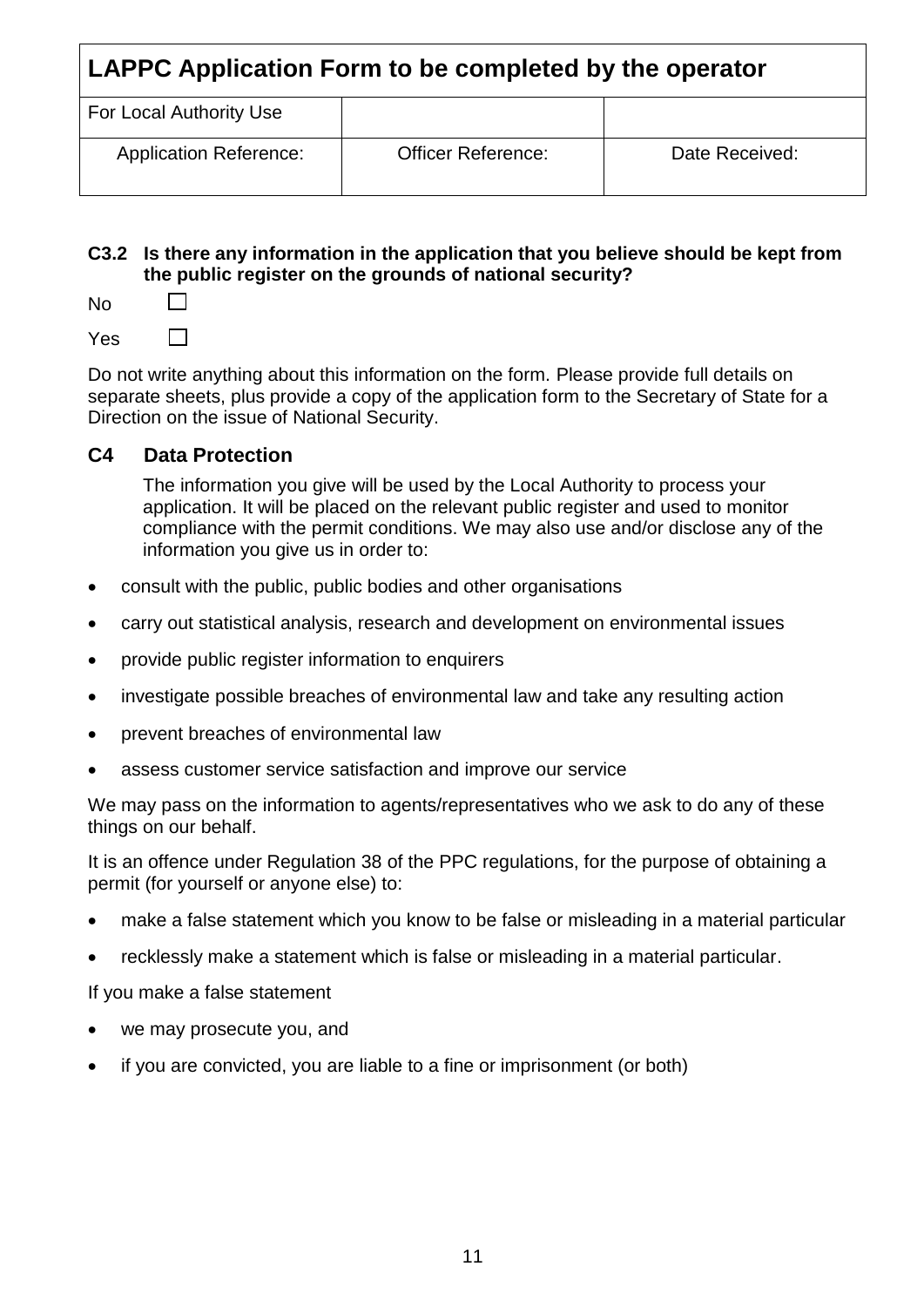| For Local Authority Use       |                           |                |
|-------------------------------|---------------------------|----------------|
| <b>Application Reference:</b> | <b>Officer Reference:</b> | Date Received: |

## **C5 Declaration: previous offences (delete whichever is inapplicable)**

I/we certify

EITHER

No offences have been committed in the previous five years which are relevant to my-our competence to operate this installation in accordance with the EP Regulations.

OR

The following offences have been committed in the previous five years which may be relevant to my/our competence to operating this installation in accordance with the Regulations:

**\_\_\_\_\_\_\_\_\_\_\_\_\_\_\_\_\_\_\_\_\_\_\_\_\_\_\_\_\_\_\_\_\_\_\_\_\_\_\_\_\_\_\_\_\_\_\_\_\_\_\_\_\_\_\_\_\_\_\_\_\_\_\_\_\_\_\_\_\_\_\_\_\_**

## **C6 Declaration**

## **C6.1 Signature of current operator(s)\***

I/We certify that the information in this application is correct. I/We apply for a permit in respect of the particulars described in this application (including supporting documentation) I/We have supplied.

#### **Please note that each individual operator must sign the declaration themselves, even if an agent is acting on their behalf.**

For the application from:

| Date<br><u> 1980 - Jan Berlin, mars ann an t-Alban ann an t-Alban ann an t-Alban ann an t-Alban ann an t-Alban ann an t-A</u> |  |
|-------------------------------------------------------------------------------------------------------------------------------|--|